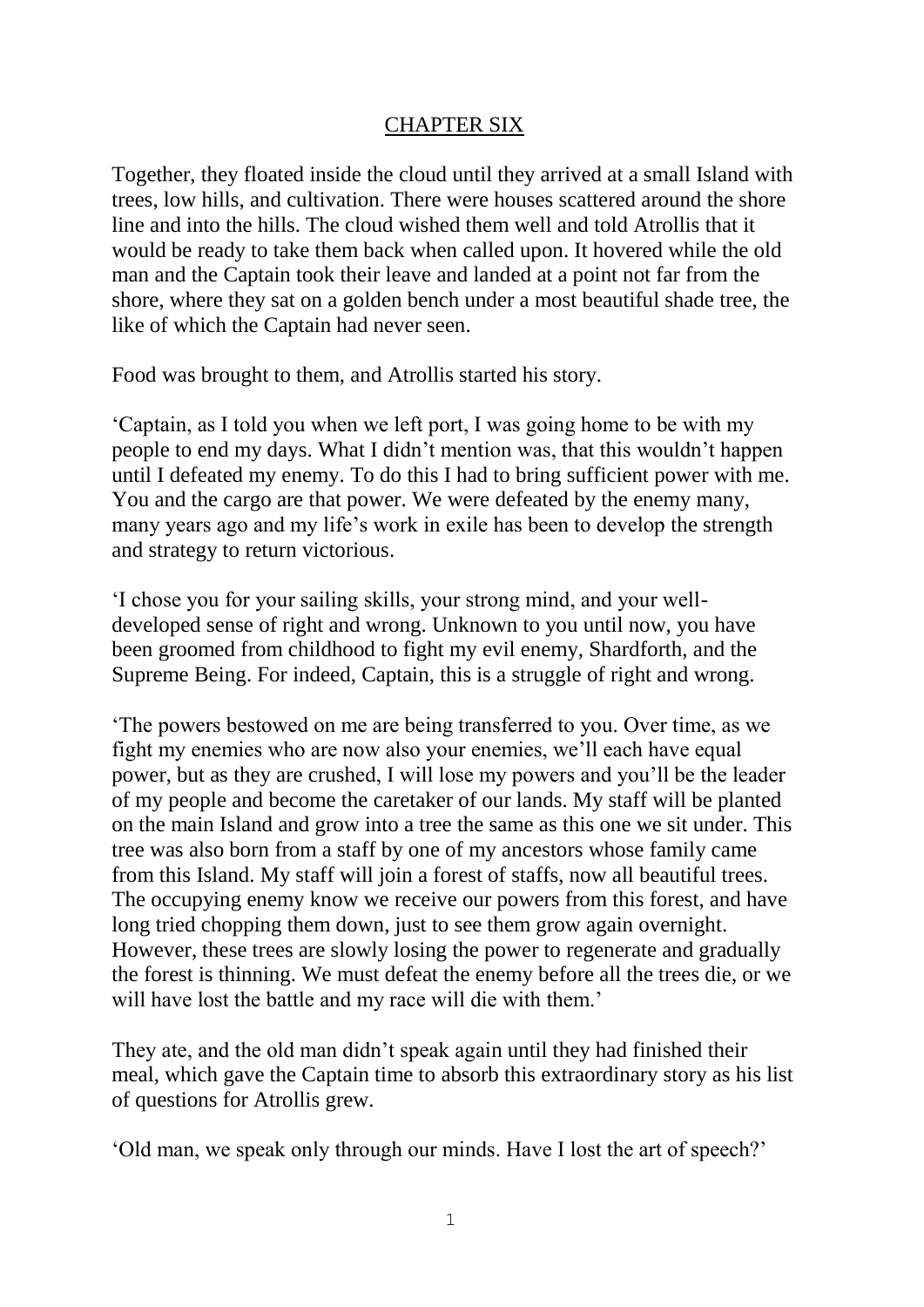'You'll use your normal powers of speech when there is a need to talk to others who do not possess telepathic powers. When you're in my people's company and their supporters such as the cloud that brought us here, you'll only use telepathy.'

'When we fought the ice, my mind was receiving messages from different sources; you, the magpie and, as you warned me, the enemy. How can I block out those that I don't want to talk to, and keep my thoughts, either to myself, or communicate only with whom I wish to?'

'In time, you'll develop this ability. We'll practice together until you have mastered what we call the skill of exclusion. It will also enable you to recognize when others don't want to talk with you. It is the power of thought that drives this skill. You need to concentrate solely on the people or person you want to talk to. They'll receive your request and either open their mind to you or not. Should it be a legitimate direction concerning the safety of our people they'll be forced to listen and obey.'

'How was the enemy able to penetrate my mind?'

'Two things. One, you hadn't developed the skills to exclude people. I had only just started giving you powers. Secondly, they had to combine several of their strongest minds to enter and control you. This effort has exhausted them, and it is one of the advantages we'll have when we enter the black cloud. They are just learning about telepathy and are not very good at it, nor have many got this ability. All our people have it and have had it for many generations.'

'They seem to control much of nature. We were nearly defeated a couple of times.'

'True, there is the Supreme Being that rules over all that is evil. The elements, when controlled by us do as we request, but when the evil is strong it commands great power over the creatures of the sea and the elements of nature. Shardforth is his emissary. He cannot do this for long periods, as this control is resented, and nature fights back.

The greatest strength, we, now you, will always have is your crew, your little army. If they operate as one they'll always defeat the enemy and, providing you have time between attacks, you'll repair them as I did. The cargo is a weapon of enormous power. There are two groups, each with separate armaments that we will need as we fight for my lands. They must be secure and hidden from Shardforth and the Supreme Being who know much of my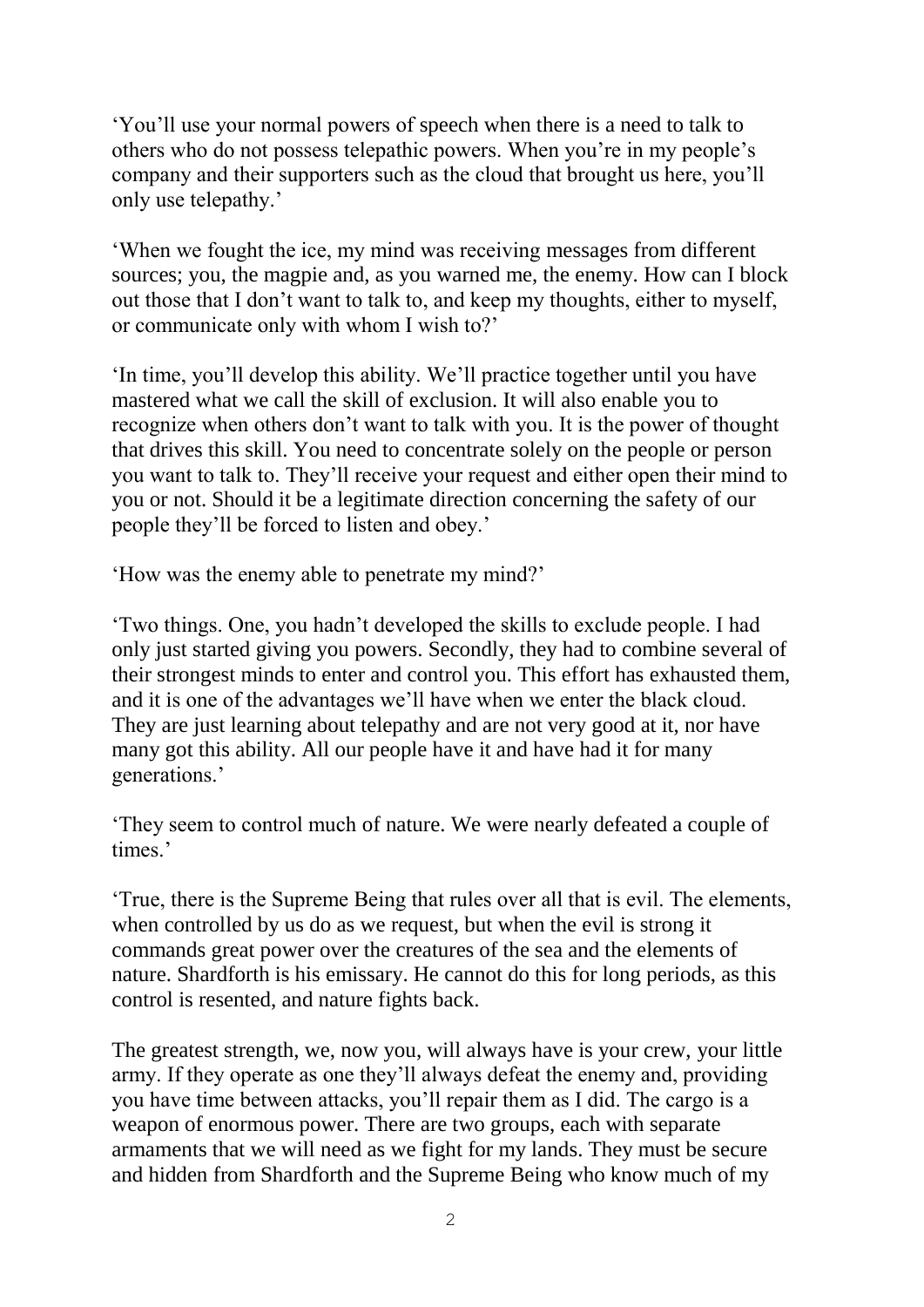abilities, but not of the cargo. This cargo has been secretly developed over many generations and is now at its peak to fight for us.'

'Ah, Atrollis. How did I select my crew if they were to play the key roles you talk of? I selected them on seamanship and traits of loyalty.' 'You didn't, Captain. As you have rightly guessed. I searched all the lands and have chosen them. They were all guided by me to be available for hire by you. At the time you wouldn't have been aware that I was controlling your mind.'

'And the dog that guided me to the tavern? Was he on board? I didn't see him.'

'He is, but mainly stays in the cargo bays. Unless needed elsewhere, he guards the cargo from attack. He is extraordinarily powerful.

'You should rest now as I need to be with my people. I'll wake you when I'm back. You'll have dreams which will educate you. It will shorten our stay here. The cloud will return tomorrow and stay until we need it.'

Atrollis floated away and the Captain immediately fell asleep as if he had been hypnotized.

He was in a classroom. It was empty except for himself and Atrollis teaching him about his powers, and who to recognize as friend or foe.

He explained the staff and how to use it. Firstly, no matter what happened, such as if the Captain was whisked away against his will, it would always find him. Sometimes it would be disguised to protect itself from the enemy but normally it would look like any bone handled tall walking staff. It will always give power for good, will heal and bring back life, change shapes of all upon the earth, and develop weapons of defense. It cannot kill and will only allow death to occur against magical creatures with evil intent, and only as a last resort. It will always provide the necessities of life such as food, shelter and clothes. It will be a companion in times of loneliness and distress. Should it be working somewhere else, it can always be reached telepathically.

The Captain woke, to find the old man leaning over him.

'In your dreams you have learnt much of the powers of your staff and other things. Because of my age, it suits me to carry it as a staff, but it may suit you to wear it as a pendant. One of my predecessors wore it as an armlet. You may choose its shape, but when an owner passes over to the other world, it will be planted as a staff to grow into its final form, a large everlasting tree.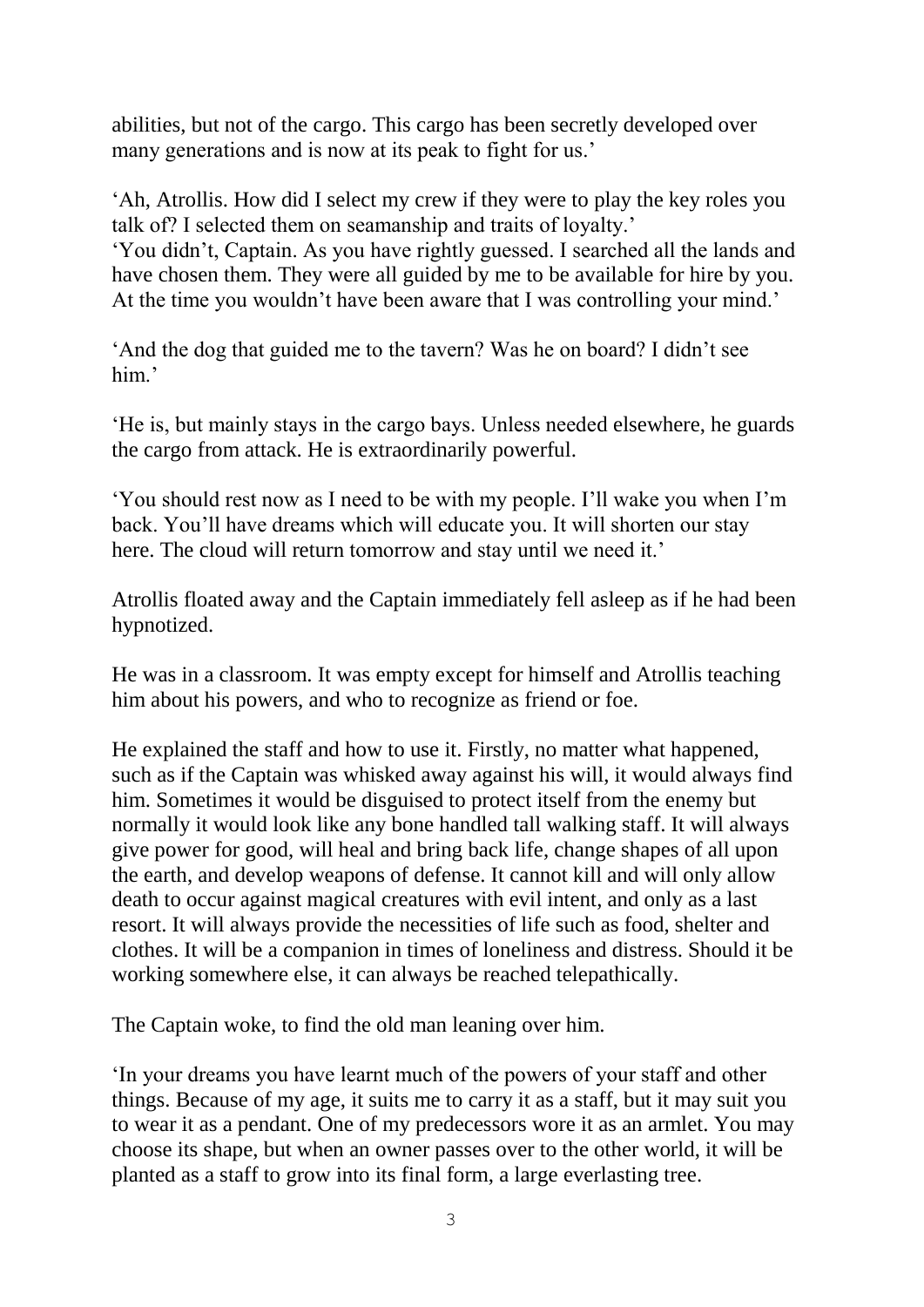'There are only two staffs that exist at any one time, one for the person about to go over, me, and one for my replacement, you. As needed, it can pass powers onto others, such as giving the rat's tail strength and heat to clear a passage through the ice and the powers of your crew. You'll have observed that it gives powers, and very rarely does it get involved directly. It is important that our people earn their rite of passage from birth to death.

'We must now go under the Island. I have been warned of a swarm of deadly wasps coming from the black cloud. They seek us out and will be hard to defeat without my rat and magpie. Come, we'll enter the sea and stay until the danger has passed.'

Suddenly the Captain and Atrollis were each in the middle of a green bubble.

'Follow me.'

They dived into the sea. In the distance, exiting the black cloud, was a bright blue light, containing a dark mass – the wasps. As the old man and the Captain plummeted down, deeper and deeper in their green bubbles, one after the other, they passed through many types of sea creatures, unknown to the Captain. There were also large schools of the type of fish he had eaten.

The Island floated above a flat plain but was fixed by its own power in one spot against the movement of the ocean. The Island moved around the ocean when it had cause to do so.

Their bubbles were attacked time and again by the same snake creatures that attacked the ship. The old man appeared inside the Captains bubble and explained the shape of the enemy and pointed to the dormant fish lying on the bottom of the ocean.

'Soon the snake creatures will call on help to defeat us and we'll need support.'

True to his predictions, there appeared numerous snakes, too many to count, swimming rapidly toward them. At the same time the old man pointed his staff to the ocean floor. It lifted and formed a solid barrier blocking out the snakes. But it wasn't the floor of the ocean. It was a school of fish with small arms that linked them together, their hooks forming a mesh curtain, their mouths positioned, ready to eat the snakes when they tried to break the mesh. Soon the water was boiling with blood and bits of snake and fish floating by the green bubbles. Suddenly the mesh of fish yielded, and the snakes,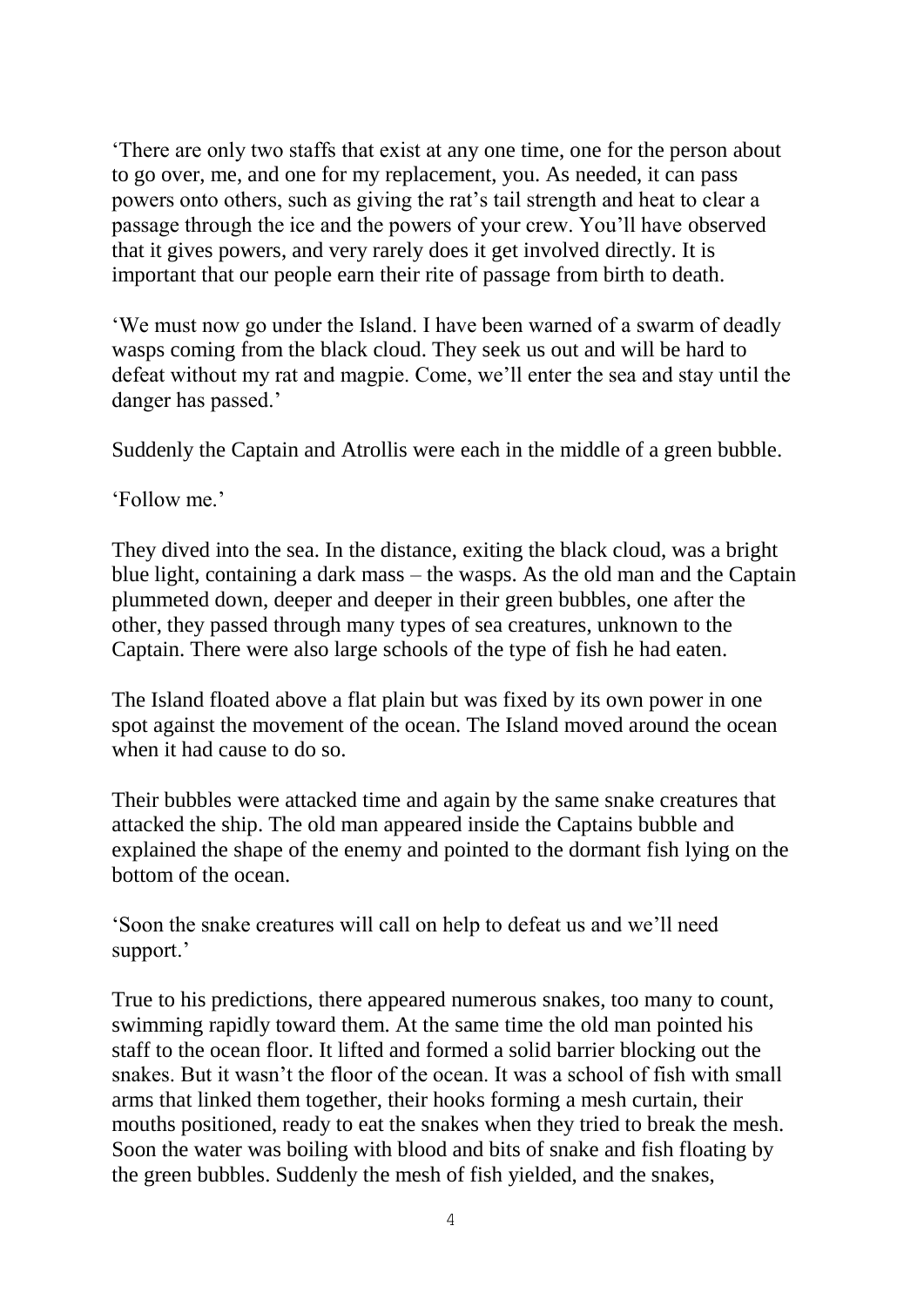surrounded by the evil blue light burst through. Atrollis, now back in his own bubble, called the Captain.

'Concentrate, Captain, point your staff with mine, we must strengthen our capsules. It will give the fish time to counter attack. The captain pointed his staff as the old man did. The green capsules throbbed, as the mesh fish, now as individuals, and many times their original size, turned and attacked the snakes. There was more blood, and snake and fish bits torn from both, flashing the colours of good and evil. The many dead, and those in their death throes, drifted past their bubbles. Finally, the blue light faded, the snakes, now a much smaller number, withdrew.

Atrollis left his bubble and floated through the debris of snake and fish parts. The Captain, still in his bubble, was wide eyed as the old man turned the pieces of snake into reeds when they then joined the reed beds where he saw the ordinary fish of the ocean feeding on the creatures hiding there. Atrollis continued to wave his staff around bringing the body parts of the attack fish together. Some he noticed were too damaged to make whole again. Those that were complete swam back to the ocean floor. In time, the water was clear of any fighting fish or snake parts. His last act was to replace the dead fish from the floor, the newborn swimming down to fill the gaps left by their dead ancestors. The old man, now back inside his bubble, sat on a bench, his head bowed.

'That was close, Captain. I didn't expect so many snakes in these parts. Never mind, they have increased the size of our reed beds, shelter for the smaller fish and food aplenty. A good outcome. The wasps are overhead. Their protective blue light is weak, the cloud having spent much energy supporting the snakes. We'll float to the surface and tempt them to attack us.'

They arrived at the surface, the Captain concerned for their safety. His staff had formed an eye at the top of the curved handle and assured him they were all safe and to look down. He was amazed to see waves of flying fish rise and break the surface, catching the wasps who were trapped against the surface of the water by a layer of green cloud. In time, they were all eaten, the flying fish now flopping about, their bellies full.

'Come, Captain, we'll return to the Island. Our enemy will not bother us again tonight. We'll eat and rest. I too, need to strengthen my powers.'

The Captain, his knuckles white, held tight to his staff. He learnt more of its powers, as he floated above the waves without his bubble, to reach land where he bedded down in one of the houses along the shore.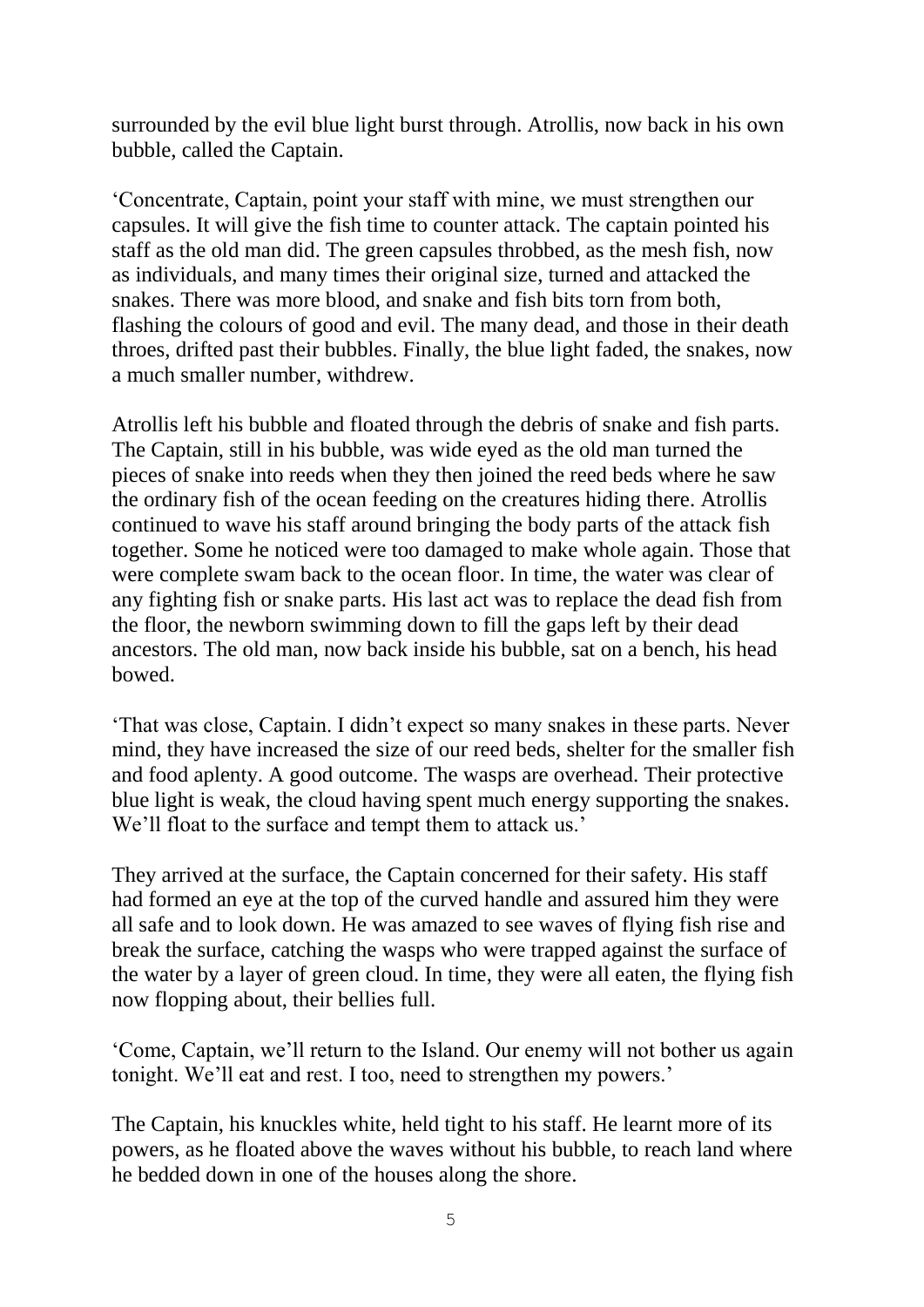The Captain heard people arriving and leaving, having spoken with Atrollis in the adjacent room. At a late hour, Atrollis introduced the Captain to the head of the Council that administered the Island's affairs and slipped away.

'My name is Recorder, Captain. Atrollis is busy. We can continue the discussion as this gold ring I give you is a gift only from the people of the Island.

'If you concentrate on the ring in time of need, a dog will appear at your feet, and protect you when the staff has entered your head.'

The Captain slipped the ring onto the ring finger of his left hand, marveling at the perfect fit, as he watched it glow and bond with his wedding ring. He'd seen a similar ring on the old man's finger. Recorder told the Captain that the ring could never be removed, even if his finger was cut off. The ring and finger would disappear and when safe to do so, would re-attach itself.

'Recorder. There is a sensation, something I can't describe coming from my wedding ring.'

'That is very good, Captain. Your wife is receiving this information in a dream. The dog ring is starting to prepare your family for yours and their transition. I've not seen this happen before. It means your family will be safe under the powers of the dog. You are truly blessed. I sense a great future for you and therefore our lands. But there is much work to do before this golden age can commence.'

'Thank you, Recorder. I'm comforted by your words. As you say, the two rings have fused. You mention the staff living in my head.'

'That rarely happens, but it means your mind has been taken over by the enemy, or it has given it a disease. The staff will be in liquid form and replace your mind until there is an opportunity to repair it.'

'What if I were to die before selecting a successor as the old man is doing?'

'Throughout our history, this has only happened once and the staff of our leader at the time created an image of itself and the two joined together to anoint the baby as it emerged from the dead leader. The child was absorbed into the new staff and taken to a safe place where it grew rapidly into a young adult. The old staff was taken to the forest by the new leader and planted alongside the other trees.'